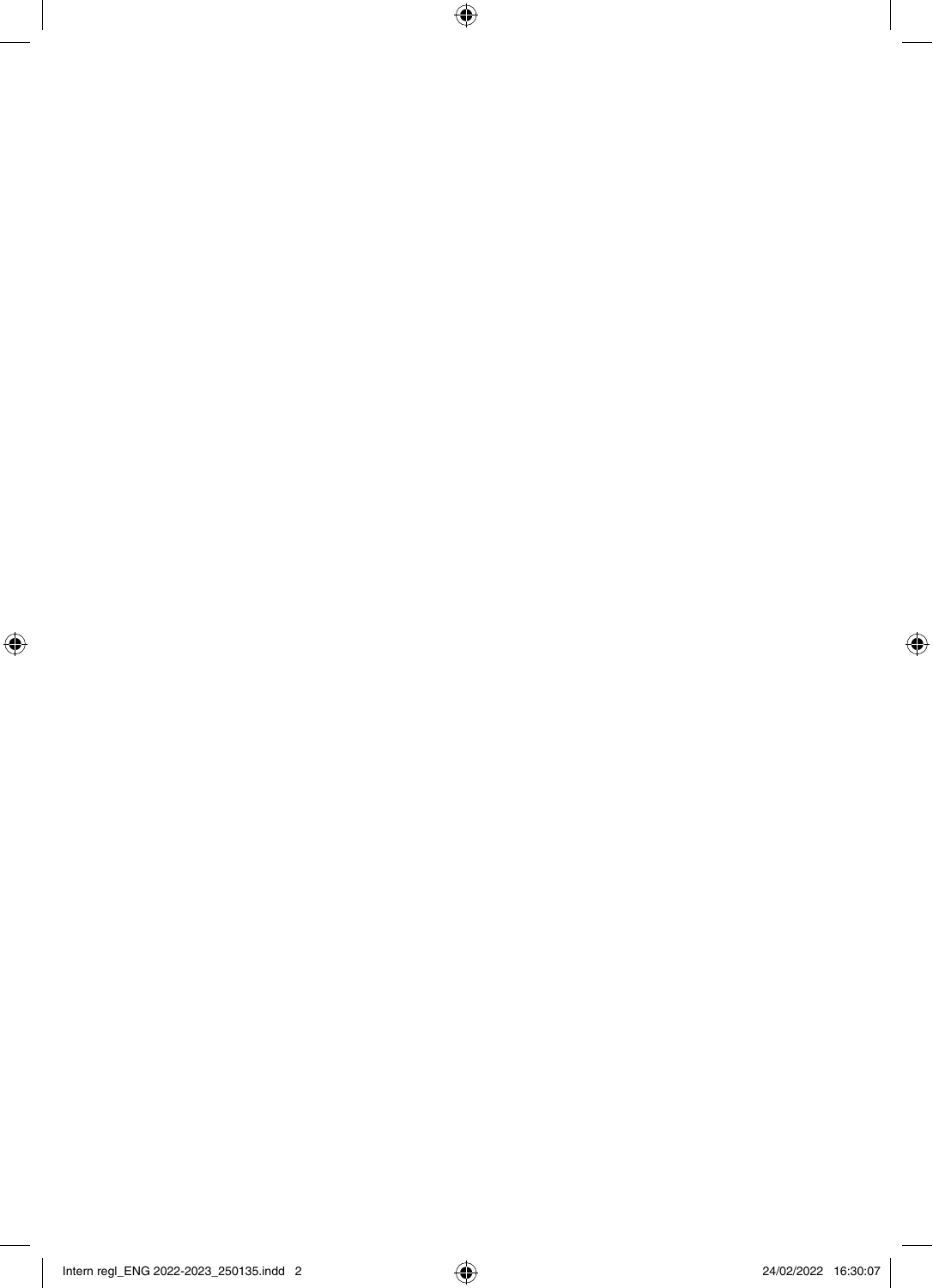# **1. APPLICATION – SELECTION – ASSIGNMENT**

1.1 The **rooms, rooms plus and studios** are only let to Ghent University students who are enrolled for one or more diploma contracts with a total of at least 27 ECTS-credits, with the exception of 1 graduation year (the amount of credits in the year in which you graduate may be lower), for a study programme with a view to obtaining a first Master's degree and who are still entitled to child benefit ("Groeipakket") based on their age (age limit not applicable to re-applicants). Students who already have a Master's degree cannot apply for a living unit. The living units are allocated according to the priority list set out below, in which applications from students (within the current generation) who are enrolled for the first time for a first Bachelor's degree receive a higher priority than those of senior students applying for a housing unit for the first time. Exceptions can only be made by the Social Services.

| Prio.         | Main applicant                                           |
|---------------|----------------------------------------------------------|
|               | Re-applicant                                             |
| $\mathcal{P}$ | New applicant                                            |
|               | and student enrolled for the 1st time for a 1st Bachelor |
|               | and (future) scholarship student                         |
| 3             | New applicant                                            |
|               | and (future) scholarship student                         |
| 4             | New applicant                                            |
|               | and student enrolled for the 1st time for a 1st Bachelor |
|               | New applicant                                            |
|               | other than those mentioned in 2, 3 and 4                 |

Adjusted living units can be let to students (from Ghent University or associated university colleges) with a functional disability, provided that the application process is supported by 'Aanspreekpunt student en functiebeperking'.

The **flats** are let to two persons (or a single parent with at most 1 financially dependent child still living at home), of which the main applicant is a student at Ghent University, registered for one or more diploma contracts with a total of at least 27 ECTS-credits, with the exception of 1 graduation year (the amount of credits in the year in which you graduate may be lower), for a study programme with a view to obtaining a first Master's degree, the teacher training programme ('educatieve master') or one advanced Master's programme ('Master na Master', ManaMa) followed immediately after having obtained a first Master's degree. The living units are allocated according to the priority list set out below. Exceptions can only be made by the Social Services.

| Prio. |                | <b>Main applicant</b>              | <b>Partner</b>                    |
|-------|----------------|------------------------------------|-----------------------------------|
|       | Re-applicants  | <b>Ghent University</b><br>student | Ghent University student (=A)     |
| 2     | Re-applicants  | <b>Ghent University</b><br>student | University college student $(=B)$ |
| 3     | New applicants | <b>Ghent University</b><br>student | Ghent University student (=A)     |
| 4     | New applicants | <b>Ghent University</b><br>student | University college student $(=B)$ |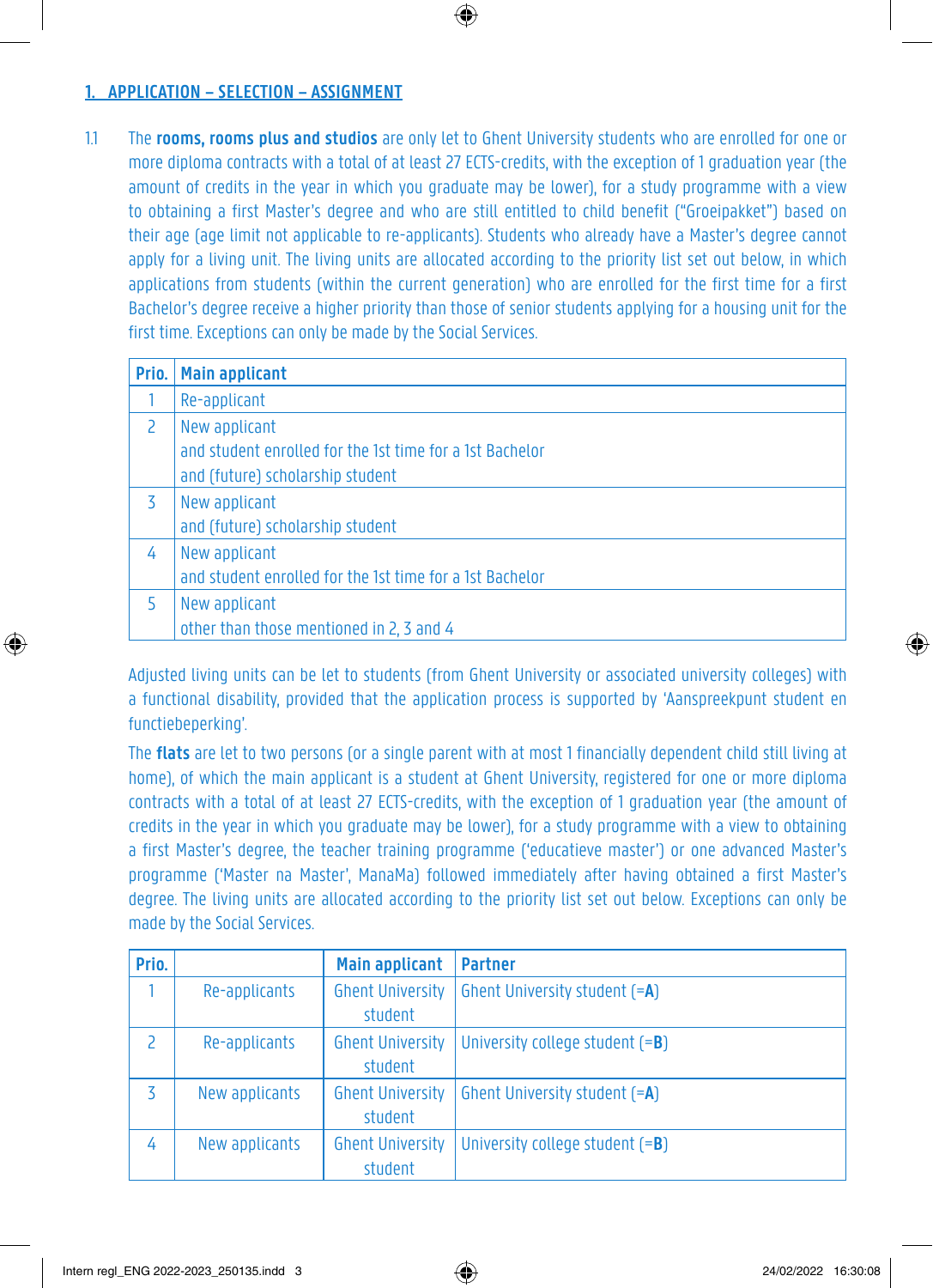| Prio. |                | <b>Main applicant</b>   | <b>Partner</b>                                       |
|-------|----------------|-------------------------|------------------------------------------------------|
| 5     | Re-applicants  | <b>Ghent University</b> | Ghent University student, other study programme than |
|       |                | student                 | those mentioned in $A (=C)$                          |
| 6     | New applicants | <b>Ghent University</b> | Ghent University student, other study programme than |
|       |                | student                 | those mentioned in $A (=C)$                          |
|       | Re-applicants  | <b>Ghent University</b> | Not a student $(=D)$                                 |
|       |                | student                 |                                                      |
| 8     | New applicants | <b>Ghent University</b> | Not a student $(=D)$                                 |
|       |                | student                 |                                                      |

The partner may be one of the following (in decreasing priority):

**A**/ a Ghent University student, enrolled for one or more diploma contracts with a total of at least 27 ECTS-credits, with the exception of 1 graduation year (the amount of credits in the year in which you graduate may be lower), for a study programme with a view to obtaining a first Master's degree, the teacher training programme ('educatieve master') or one advanced Master's programme ('Master na Master', ManaMa) followed immediately after having obtained a first Master's degree.

Exception (priority 1 and 2): An extension of at most 1 year is granted to re-applicants as a transitional measure for applications of which the 'main applicant' is a Ghent University student and the partner is, for the first time, no longer a student when re-applying.

- **B**/ a university college student: must provide evidence of enrolment at a university college belonging to the Ghent University Association for a diploma contract of at least 27 ECTS-credits, with the exception of the graduation year, for a study programme with a view to obtaining a first Master's degree, the teacher training programme ('educatieve master'), one advanced Bachelor's programme ('Bachelor na Bachelor', BanaBa) followed immediately after having obtained a first Bachelor's degree or one advanced Master's programme ('Master na Master', ManaMa) followed immediately after having obtained a first Master's degree.
- **C**/ a student: a Ghent University student registered for a study programme other than those mentioned in A
- **D**/ not a student or a PhD student

The Housing Office must immediately be notified in writing of any changes in the status of the tenant(s) (e.g., a university student becomes a university college student) during the tenancy.

- 1.2 New application for a living unit must be submitted online at www.ugent.be/huisvesting from 1 March till 1 May.
- 1.3 New applications that are submitted after May 1 are not allocated according to the priority list but first come first served, with the exception of applications from students in priority 2 and 3 for whom 50 rooms are reserved till 15 August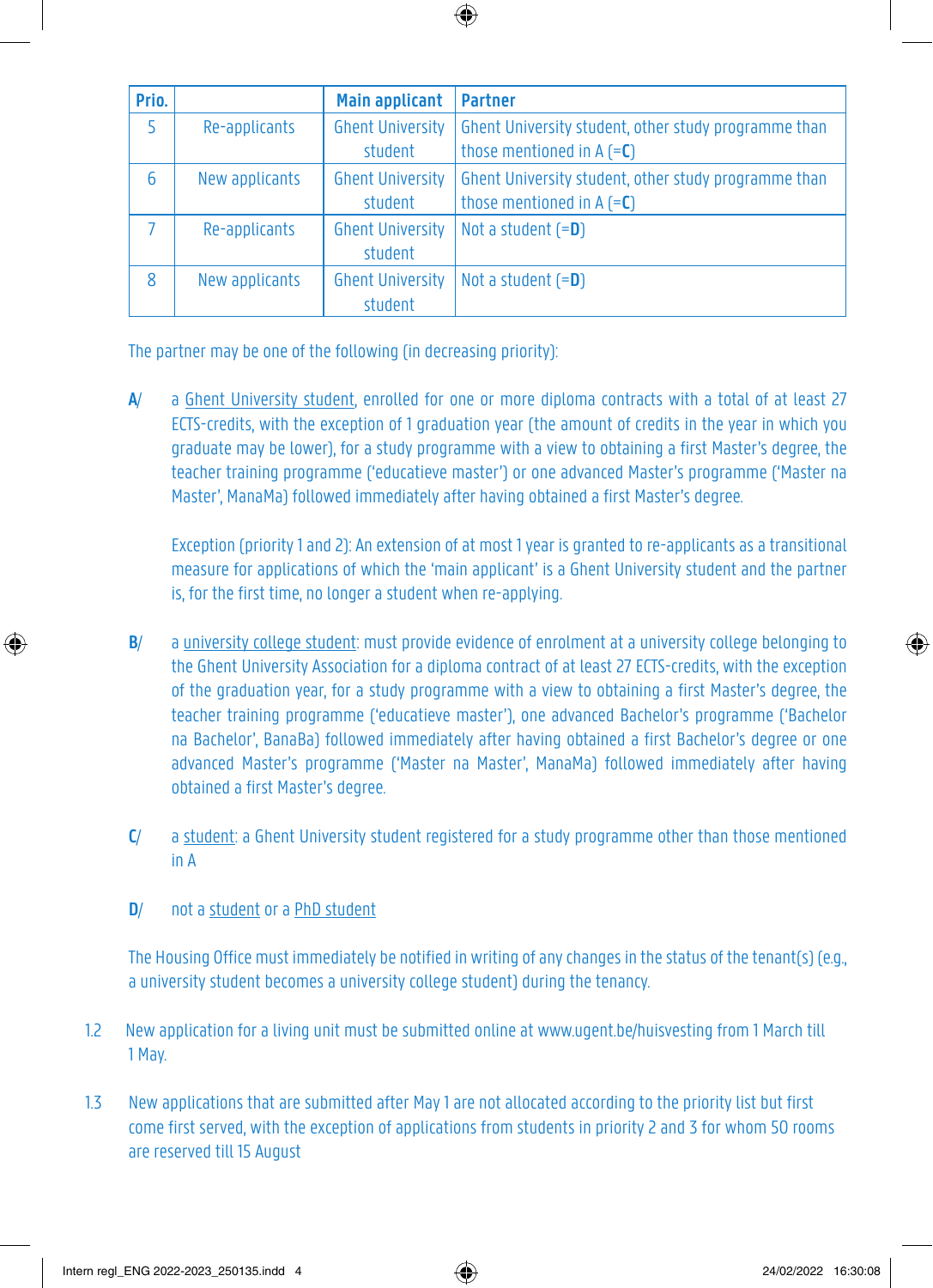1.4 Re-applications for a living unit must be submitted online at www.ugent.be/huisvesting, from 1 March till 1 May. Re-applications are only taken into consideration if there are no rent arrears.

# **2. CANCELLATION OF THE APPLICATION**

- 2.1 All cancellations must be done in writing.
- 2.2 If an applicant cancels his or her application after it has been assigned to the Housing Office (upon which the applicant receives an email with the tenancy agreement and the Internal Rules and Regulations), an administrative fee of € 75.00 will be charged. An exemption is granted to applicants who do not meet the eligibility requirements to be able to rent a living unit in the academic year for which they have submitted an application.

If the applicant does not return the signed tenancy agreement within 14 days after receipt of the email with the tenancy agreement and the Internal Rules and Regulations, this is also regarded as a written cancellation, which means that an administrative fee will be charged. In this case, no exemptions are possible.

The administrative fee is to be paid via an invoice in the academic year for which an application was filed, once a final decision has been made about the enrolment.

# **3. DURATION OF THE TENANCY AGREEMENT**

- 3.1 The standard duration of the tenancy agreement is 12 months.
- 3.2 Students who are taking part in an exchange programme can rent a living unit for the duration of one semester: 1st semester 24/09/2022 – 05/02/2023 or 2nd semester 10/02/2023 – 17/09/2023. Only reapplicants can apply for a semester agreement.

Tenants with a semester agreement retain their priority as a re-applicant when applying for a standard agreement for the next academic year. Tenants who take part in an exchange programme for the duration of an academic year also retain their priority as a re-applicant when applying for a standard agreement for the next academic year.

If an audit during the current academic year reveals that the exchange has not taken place or will not take place, the semester agreement (applied for) will be converted into a standard tenancy agreement.

Due to the high occupancy rate, a tenant with a semester contract cannot be guaranteed to be able to rent the same living unit that he or she rented in the previous academic year. This also applies if the semester agreement is extended to a standard tenancy agreement.

(Not applicable to living units in Home Heymans.)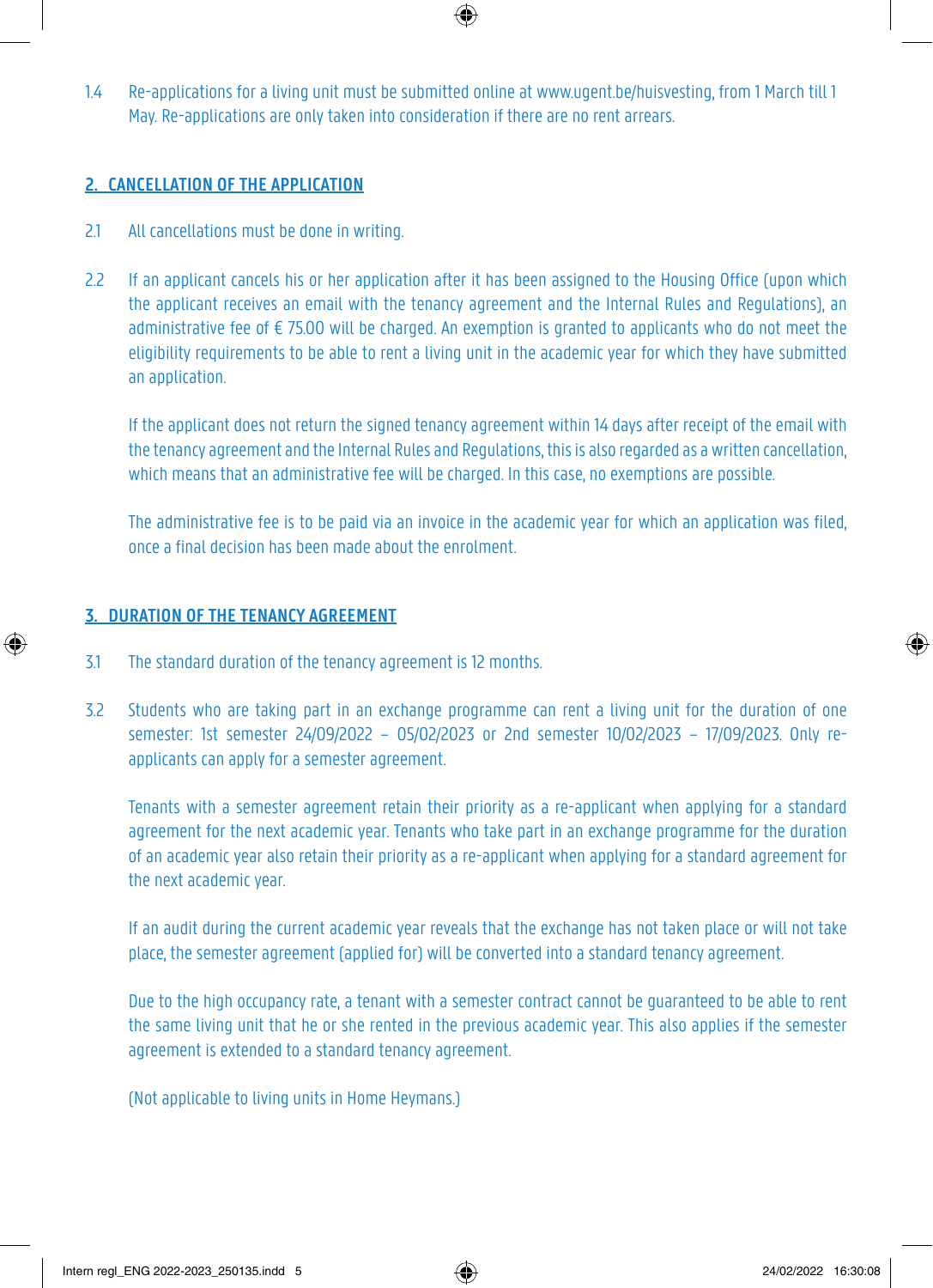#### **4. SUBLETTING AND ASSIGNMENT**

Assignment of the tenancy agreement and subletting are prohibited, except in the event that the tenant takes part in an exchange programme or an internship. In case of assignment or subletting, the new tenant must be registered as a Ghent University student.

Subletting means that a sublease agreement is concluded between the main tenant and the subtenant in which Ghent University is not a party. Use of the Ghent University template available for this purpose is recommended. The main tenant must impose the same obligations onto the subtenant as are valid under the tenancy agreement, including these regulations, and is not allowed to ask for a higher rent than the one he or she pays (no financial gain). The main tenant remains liable vis-à-vis Ghent University regarding the contractual rental obligations, including compliance with the present regulations. This does not detract from the fact that Ghent University can take (disciplinary) measures with regard to the subtenant based on his or her status as a student and/or resident of a student home if he or she is in violation of the present regulations, is disruptive and / or commits disciplinary infractions (see also Article 10 below on penalties and measures).

In case of assignment or subletting, the tenant must communicate 1) the reason for the assignment or sublease (exchange or internship) and 2) the address and contact details of the new tenant to the Housing Office before the planned start date of the assignment or sublease so that the Housing Office can check whether the assignment or sublease, respectively, can be permitted. In case of subletting, the tenant must also provide a copy of the sublease agreement to the Housing Office.

# **5. TERMINATION OF THE TENANCY AGREEMENT**

- 5.1 The tenant may terminate the tenancy agreement free of charge up to 3 months before the start date of the agreement.
- 5.2 The tenant may terminate the tenancy agreement less than 3 months before the start date of the agreement, but must pay a termination fee of 2 months' rent. An exemption is granted to tenants who do not meet the eligibility requirements to be able to rent a living unit in the academic year for which they have submitted an application.

The termination fee is to be paid via an invoice in the academic year for which an application was filed once a final decision has been made regarding the enrolment.

- 5.3 From the start date of the tenancy agreement, the tenant may terminate the lease in the following cases:
	- 1. if the tenant terminates his or her studies;
	- 2. if the tenant graduates after the first examination period and declares not having the intention to rent a living unit again in a student home (not applicable to Home Heymans);
	- 3. upon the death of one of the parents of the tenant or another person responsible for the living expenses of the tenant;
	- 4. for social/financial reasons on the part of the student (not applicable to Home Heymans).

In the cases mentioned in the first and third point, the notice period is 1 month.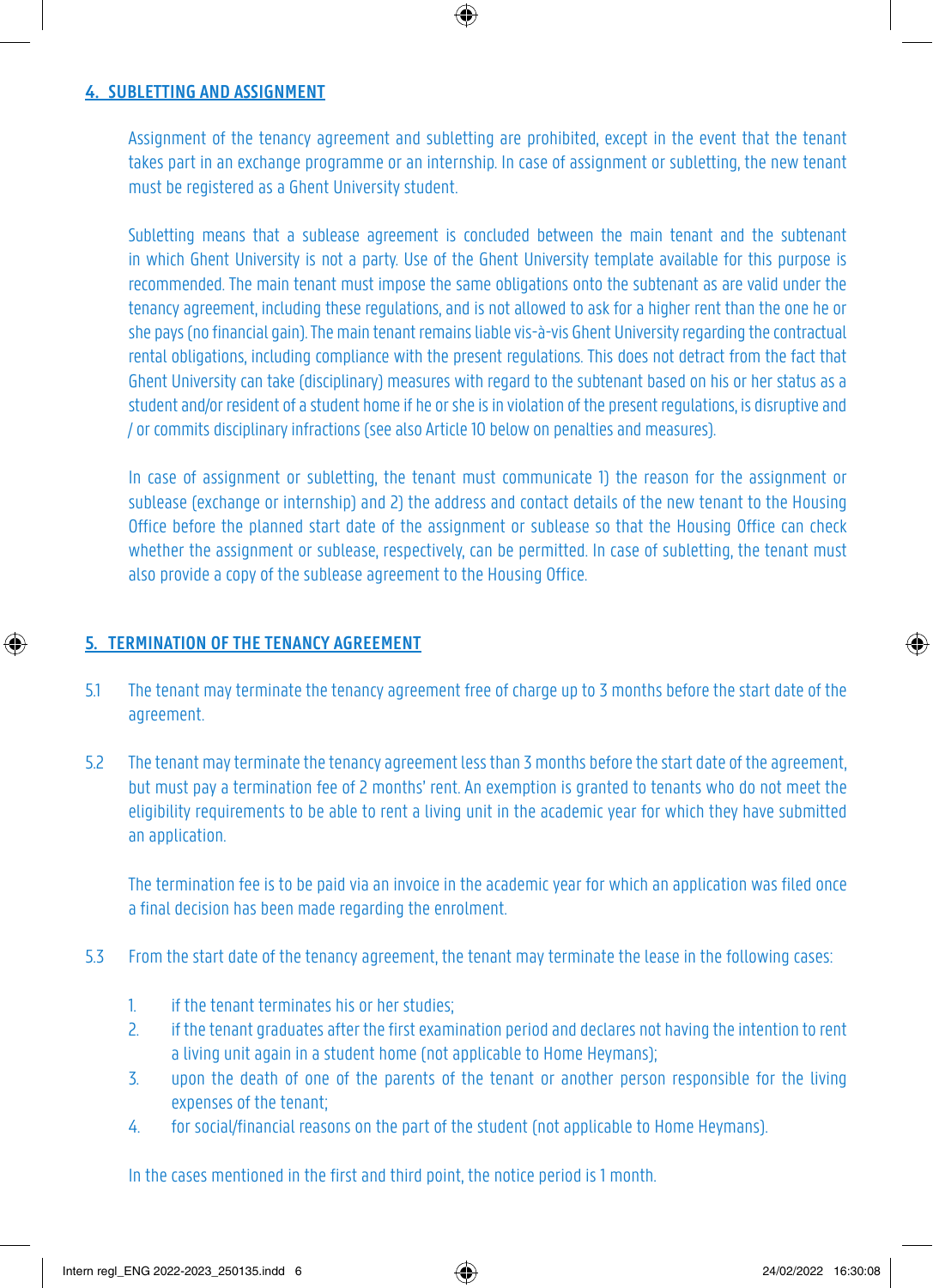As for the second point, the tenancy agreement will be terminated on 15 February or 15 July of the current academic year for a graduation after the first or second examination period, respectively. With regard to the fourth point, the tenant must submit a motivated letter, accompanied by a student finance application form (www.ugent.be/SocialeDienst), to the Social Services before 1 May. Based on an assessment of the individual file, the tenant may be given permission to vacate the living unit during the summer holidays and make it available to the Housing Office.

Notice must be given by email or letter to the Housing Office stating the reason and including the necessary supporting documents. The notice period of 1 month starts on the first day of the month following receipt of the email or letter.

5.4 Ghent University will terminate the tenancy agreement by giving a 2-month notice if an audit in the current academic year reveals that the tenant does not meet the eligibility requirements to be able to rent a living unit.

Subject to approval by the Housing Office, the tenant may opt to keep the housing unit for the duration stated on the tenancy agreement, at the standard rental price.

- 5.5 Ghent university will terminate the tenancy agreement, before the start date of the agreement, in case the tenant has already obtained a master's degree (not applicable to home Heymans).
- 5.6 Tenants who will no longer be in a living unit at Ghent University during the next academic year may be asked to hand in their keys earlier so that the room can be refreshed.

# **6. RENTAL PRICE**

6.1 Every year, a standard rental price is set for each type of living unit. A part of the rental price is for the rent of furniture.

The energy costs, the cleaning of the communal areas, the repair service and the use of internet and cable distribution (if present) are included in the monthly rent.

#### **7. MOVING INTO AND VACATING THE LIVING UNIT**

- 7.1 The tenants are obliged to keep the living unit that was allocated to them for the duration of the tenancy agreement.
- 7.2 When moving into the living unit, the tenant is given an inventory form, on which comments can be formulated. It must be returned to the home manager or the reception desk of home Vermeylen within 7 days. If no inventory form is submitted within the specified period, the tenant is deemed to have received the unit in a good condition.
- 7.3 Only in exceptional cases and with the prior written consent of the Social Services can a rented property be designated as the primary residence. In this case, the tenant in question may occupy the same living unit for a maximum of two consecutive rental periods. In other words, tenants who receive consent to make the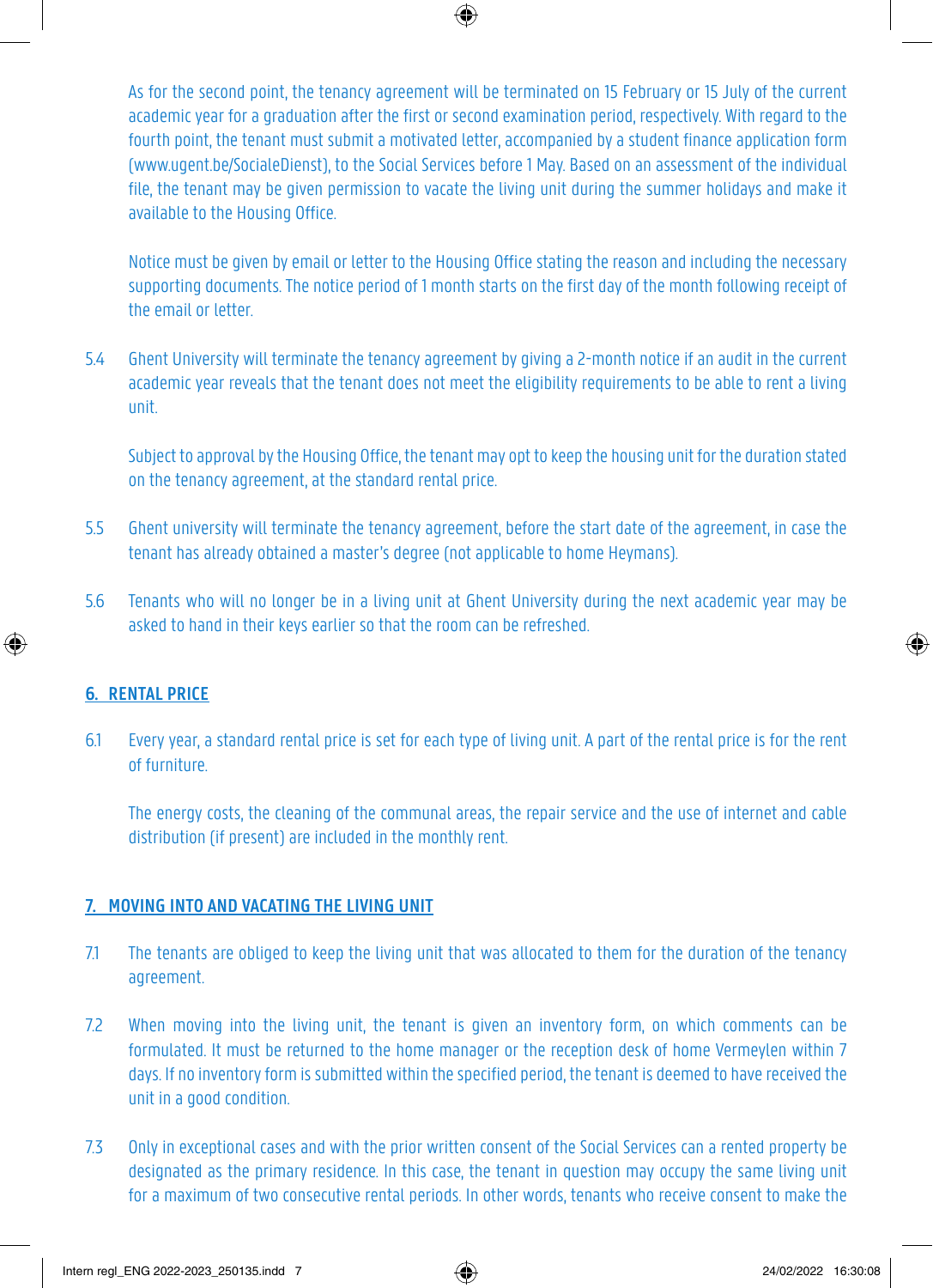living unit their primary residence during the course of the tenancy agreement are offered a first tenancy agreement until the end of the current academic year with only one extension of at most 12 months after that. Ghent University may terminate the initial tenancy agreement as well as the tenancy extension contract with due observance of a notice period of 3 months. (Not applicable to living units in Home Heymans.)

7.4 Tenants who have not been assigned a housing unit for the next academic year must vacate the housing unit before 10 a.m. on 18 September 2022 at the latest.

Tenants who, in consultation with the Housing Office or via the Social Services, have received approval to vacate the living unit for the summer months must do so before 10 a.m. on 15 July at the latest. (Not applicable to living units in Home Heymans.)

- 7.5 The tenant may be required to move into another living unit during the summer months in order to allow renovations to be completed.
- 7.6 When vacating the living unit, the tenant must hand in the key and access badge to the reception desk of the Housing Office, in return for a receipt, with all rights reserved. If the key(s) and the access badge(s) are not handed in on time (before 10 a.m.), the right to reimbursement of the deposit becomes invalid. Contractually, the tenant must vacate the housing unit in the same state as it was in when it was taken into use. If an additional cleaning is required before the housing unit can be re-let, this will be settled via the deposit according to the currently applicable cost: € 36.00 (room), € 61.00 (studio) or € 97.00 (flat).

# **8. USE OF THE LIVING UNIT**

- 8.1 Tenants are not allowed to make living housing unit available to third parties. It is strictly forbidden to duplicate the key of the unit. Upon loss or in case of a defect, only the tenant can obtain a duplicate key or access badge from the reception desk of the Housing Office against payment of the cost involved.
- 8.2 Ghent University insures the living unit against fire and related hazards. The insurance policy includes a waiver of recourse of Ghent University's fire insurer against the tenant of the living unit. If there is an insurance covering the tenant's liability (e.g. a fire insurance at his or her domicile address), Ghent University's fire insurer retains its right of recourse against the insurer of the tenant.

Should the tenant be personally liable for the damage, he or she will be required to compensate Ghent University for the costs of the exemption from the insurance and for other damage not covered by an insurance policy. The tenant is personally responsible for insuring his furniture and personal effects.

- 8.3 The use of sound equipment is allowed provided that it does not cause any noise nuisance.
- 8.4 The use of cooking, grilling, frying and heating appliances (with the exception of coffee makers, water boilers and microwave ovens) is strictly forbidden in the rooms, studios and corridors. The use of frying equipment is also forbidden in the communal kitchens. All electrical appliances owned by the residents must have the quality label 'CE' and meet the applicable safety standards. Interventions that are the result of defective or non-conforming appliances will be charged to the user. If not provided by the university, one small refrigerator (table-top model) with at the very least an F label (low energy) is allowed in the room. The use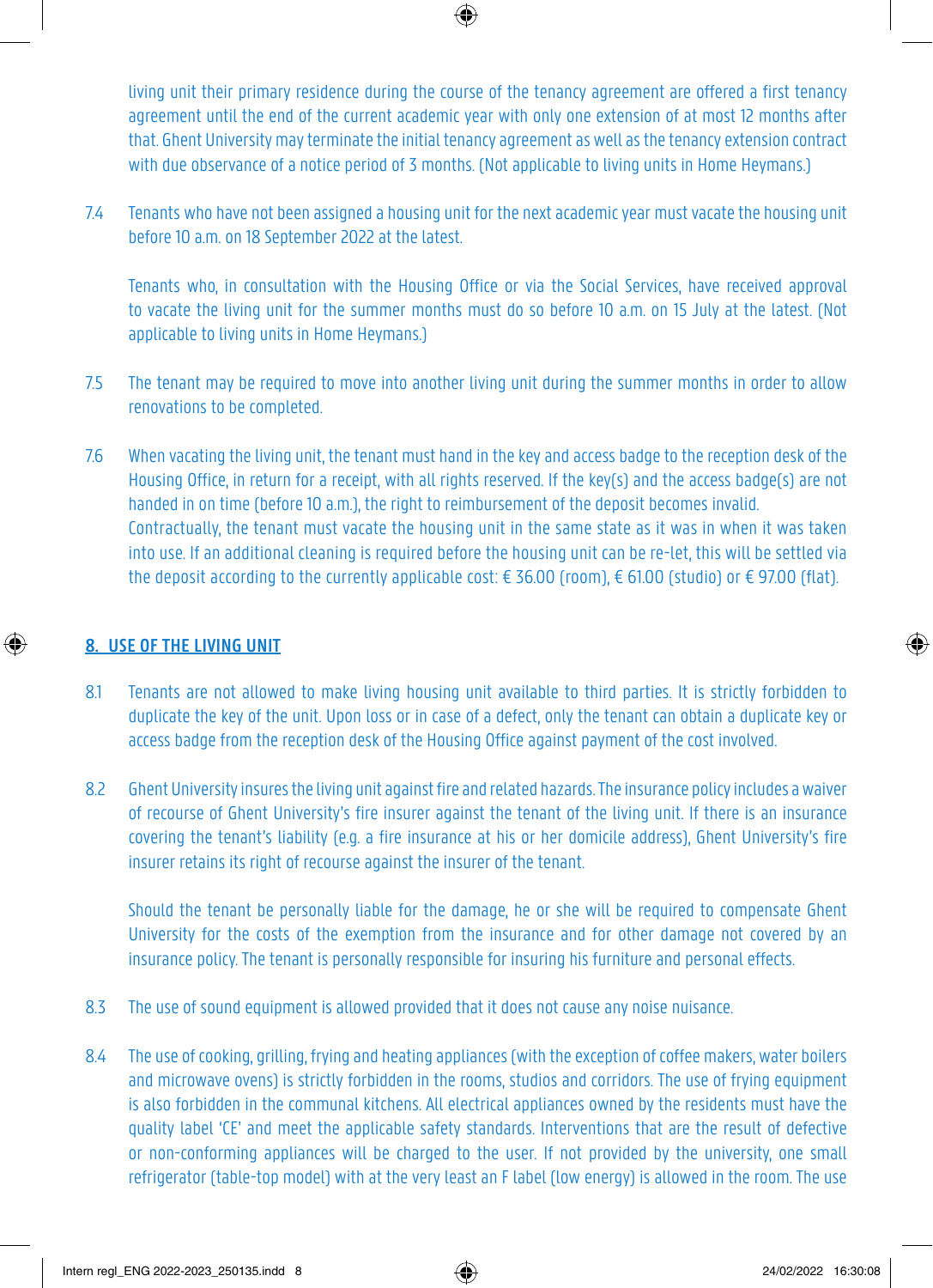of extension cords with a connector plug or a table socket is permitted if they bear the 'CE' quality label and meet the applicable safety standards. They must also be equipped with an earthing pin. The use of electrical sockets with overvoltage protection is not allowed.

- 8.5 For security reasons, open flames, including lit candles and incense burners, are strictly forbidden. Decorations which may hamper the regular functioning of the fire detectors are forbidden. The fire detectors must remain uncovered at all times. Modifications or repairs to electrical installations may only be carried out by authorized personnel and by order of the university.
- 8.6 The tenant must maintain the living unit in a good, hygienic condition. Inspection of the living units, by the landlord, with respect to hygiene and safety must be permitted at all times with prior notice, except in case of damage and for circumstances beyond one's control. Residents of Home Heymans are also responsible for the maintenance of the short hallway which gives access to their flat.
- 8.7 The fixed furniture may not be detached nor removed. Decoration of the living unit is permitted as long as no damage is caused to the permanent structures (such as walls and doors). This also applies to the balconies and outdoor area of Home Heymans.

Repainting of the living unit is not permitted. Any paint work must be requested via the home manager and done by professional painters.

- 8.8 Animals are not permitted in the homes except for guiding dogs assisting tenants with a functional disability.
- 8.9 When leaving the living unit, the tenant must close the door of the unit as well as the access door of the residence. Upon entering the residence, each non-automatic access door must be closed. The university cannot be held responsible in the event of theft. The tenant is advised to safely store money and valuables.
- 8.10 The tenant must participate in evacuation exercises. The management will determine when these exercises take place and decide whether or not these will be announced.
- 8.11 Every new tenant must participate in an information session about the university homes.
- 8.12 In case of an emergency, the Emergency Centre in Home Vermeylen can be reached via the toll-free number 0800 67 888. Abuse will be sanctioned. Interventions by a safety officer which are not related to safety or urgent technical malfunctions but solely caused by the negligence of the tenant will be charged at least half of the officer's hourly rate.
- 8.13 Malfunctions in the living unit or the communal areas must be reported as soon as possible to the home manager via https://herstelformulier.ugent.be.
- 8.14 Every resident has a personal locker in the communal kitchen. The use of the locker is for private use only. The locker number corresponds with your room number. The content can be removed in case of unauthorized use. (Not applicable to home Heymans and Bertha de Vriese.)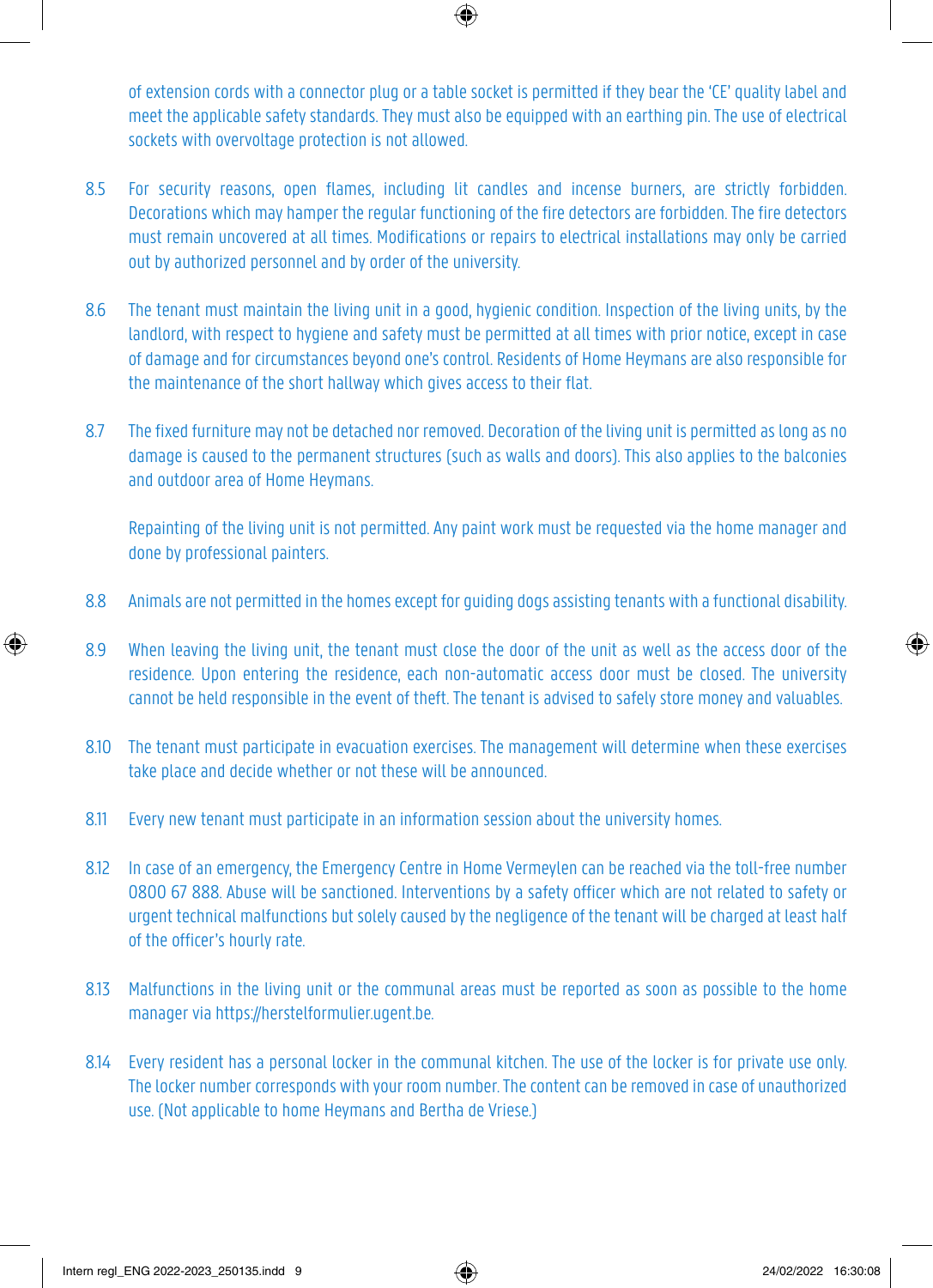#### **9. SOCIAL BEHAVIOUR AND VISITING RIGHTS**

- 9.1 From 11 p.m. onwards, complete silence must be observed in the entire building. Activities organized by the Home Council and approved by the Housing Office may be exempt from this rule. During official examination periods, silence must be observed during the daytime as well.
- 9.2 Smoking is forbidden in the communal areas.
- 9.3 Recording equipment (such as a smartphone, a tablet or a camera) is not allowed in the communal showers.
- 9.4 Residents must never give instructions to staff members. Complaints, problems or suggestions can always be submitted by the persons concerned to the Home Council or the home manager.
- 9.5 Visitors are allowed but cannot stay the night. The tenant must meet his or her visitor(s) at the front door and bears the full responsibility for the visitor(s) with the exception of the civil consequences of a criminal offence committed by the visitor(s). Visitors are subject to the provisions of the Internal Rules and Regulations for the duration of their visit. They cannot make use of the utilities, such as showers or kitchens.
- 9.6 At all times, the residents, as well as their visitors, must show their student card when asked to do so by a staff member of the Housing Office or the Emergency Centre.

#### **10. PENALTIES AND MEASURES**

- 10.1 If the provisions of the Internal Rules and Regulations and / or the tenancy agreement are breached, in case of theft, disturbance of the peace or abuse of the fire and safety installations in a university home or, in general, if a resident behaves in a way that is not compatible with (shared) living at a university home, the head of the Housing Office may attempt to reach an amicable settlement which is acceptable for all the parties involved. This requires the approval of the director of the Department of Student Facilities (possibly by email).
- 10.2 §1. If the head of the Housing Office deems that an amicable settlement is neither opportune nor possible, he or she will report this to the director of the Department of Student Facilities. If necessary, the latter will transfer the case to the president of the Homes Commission.

§2. The Homes Commission (i.e. the Appeals Commission in case of an appeal) may take all appropriate measures it deems necessary with regard to the resident in question (such as, but not limited to, the (temporary or permanent) restriction of access to the home involved (or all homes), possibly with the option to move into a room in another home, which is the only scenario in which the rent remains due). The measure is to be communicated in a written, motivated decision and after hearing the resident in question, as described in §3 below.

§3. The president of the Homes Commission must summon the resident for a hearing, as well as inform him or her of the offences charged, in compliance with Article 10.2 §2 of these regulations. This notice is given by registered letter (which is deemed to have been received the second working day after the posting date) or by delivery against receipt. The resident should have received the notice at least 5 working days prior to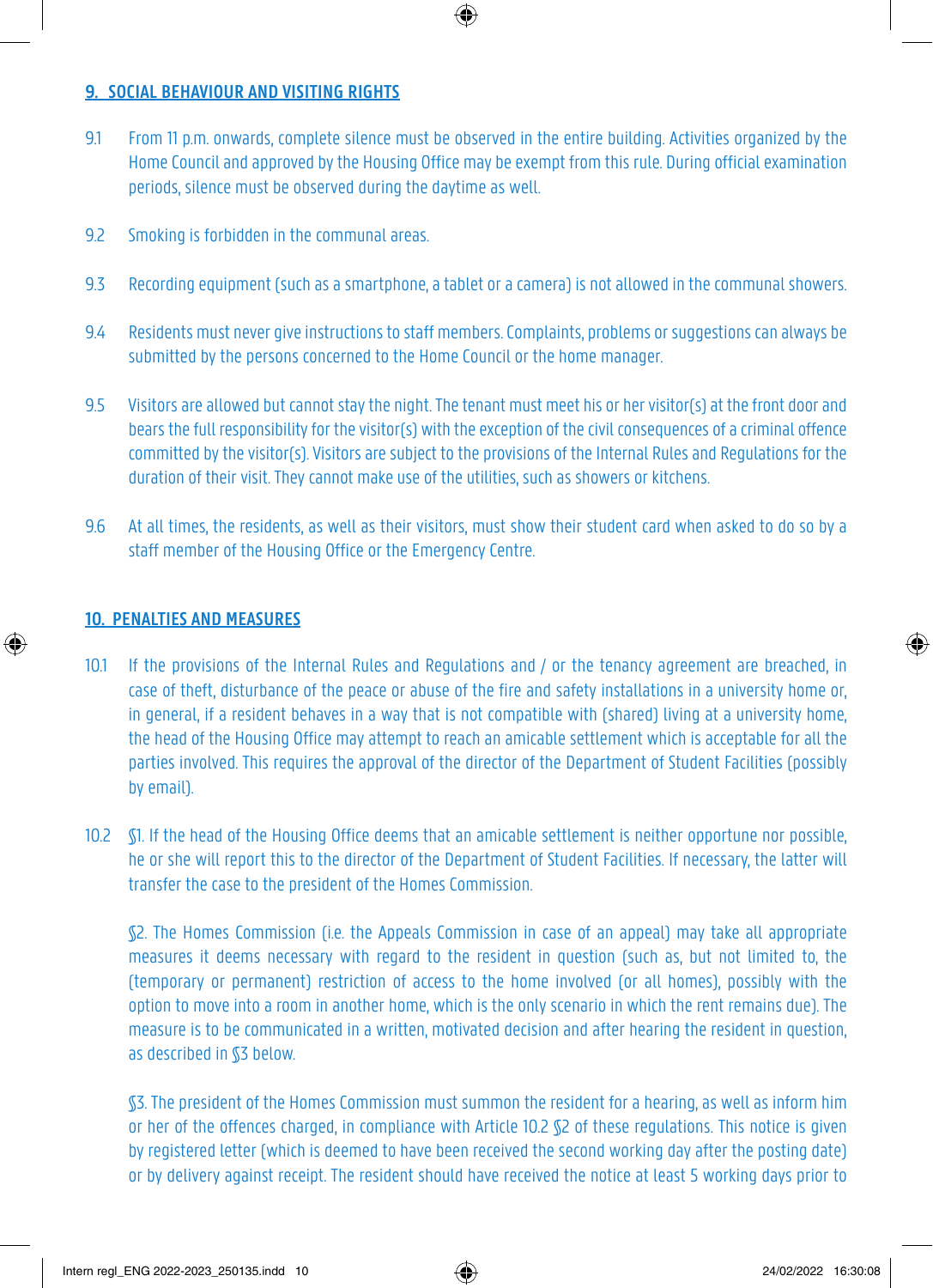the hearing. The resident may be assisted by a counsellor (for example, a lawyer) of his or her choosing and can file a written appeal by the date of the hearing. The Homes Commission must reach a decision after hearing the resident. The president of the Homes Commission may decide to impose a measure, but only if the majority of the members of the Homes Commission – including the president – support that measure. The president cannot take a more severe measure than the one deemed appropriate by the majority of the members of the Homes Commission. The Homes Commission can be advised by whoever it wishes to consult. The decision is signed by the president of the Homes Commission and communicated to the resident within 5 working days after the date of the decision, by registered letter (to be received on the second working day after the posting date) or by delivery against receipt. The notice will also mention the option to lodge an appeal as described in Article 10.2 §5.

§4. The Homes Commission consists of three members: the Chief Logistics Administrator, who also acts as president, a student representative and a delegate of the university (not part of the Department of Student Facilities), appointed by the Social Council at the start of each academic year. If one of the members of the Homes Commission is impeded or absent, a proxy takes their place. As for the Chief Logistics Administrator, the director of the Department of Administrative Affairs acts as deputy chair. The Social Council will always appoint a proxy when choosing a student representative and a delegate of the university. The terms of office in the Homes Commission are renewable. The members of the Accommodation Committee remain responsible until the Social Council has appointed new members (and proxies) (except for the Chief Logistics Administrator).

§5. The resident may lodge an appeal with the Homes Appeals Commission against the decision to impose a measure as described in Article 10.2 §2, within 5 working days after notice of the decision has been received (under penalty of inadmissibility). The appeal is lodged by means of a registered letter addressed to the president of the Homes Appeals Commission, accompanied by the decision and a possible written defence. After hearing the resident, the Homes Appeals Commission makes a final decision to maintain, adjust or cancel the imposed measure. The procedure, including serving the notice, follows the same rules as those which apply to the Homes Commission, as described in Article 10.2  $\S$ 2.

§6. The Homes Appeals Commission consists of three members (who cannot be a (deputy) member of the Homes Commission): the Chief Academic Administrator, who also acts as president, a student representative and a delegate of the university (not part of the Department of Student Facilities), appointed by the Social Council at the start of each academic year. If one of the members of the Homes Appeals Commission is impeded or absent, a proxy takes their place. As for the Chief Academic Administrator, the director of the Department of Educational Policy acts as deputy president. The Social Council will always appoint a proxy when choosing a student representative and a delegate of the university. The terms of office in the Homes Appeals Commission are renewable. The members of the Homes Appeals Commission remain responsible until the Social Council has appointed new members (and proxies) (except for the Chief Academic Administrator).

§7. An imposed measure shall take effect as soon as the appeal period mentioned in Article 10.2 §5 has expired or, in the event that the resident in question has lodged an appeal in time, once the notice of the final decision in the appeal has been served. The head of the Housing Office is responsible for implementing the measure.

10.3 If the head of the Department of Student Facilities believes that the nature of the facts warrants a disciplinary measure, he or she may file a complaint with the Rector in accordance with the Disciplinary Regulations for